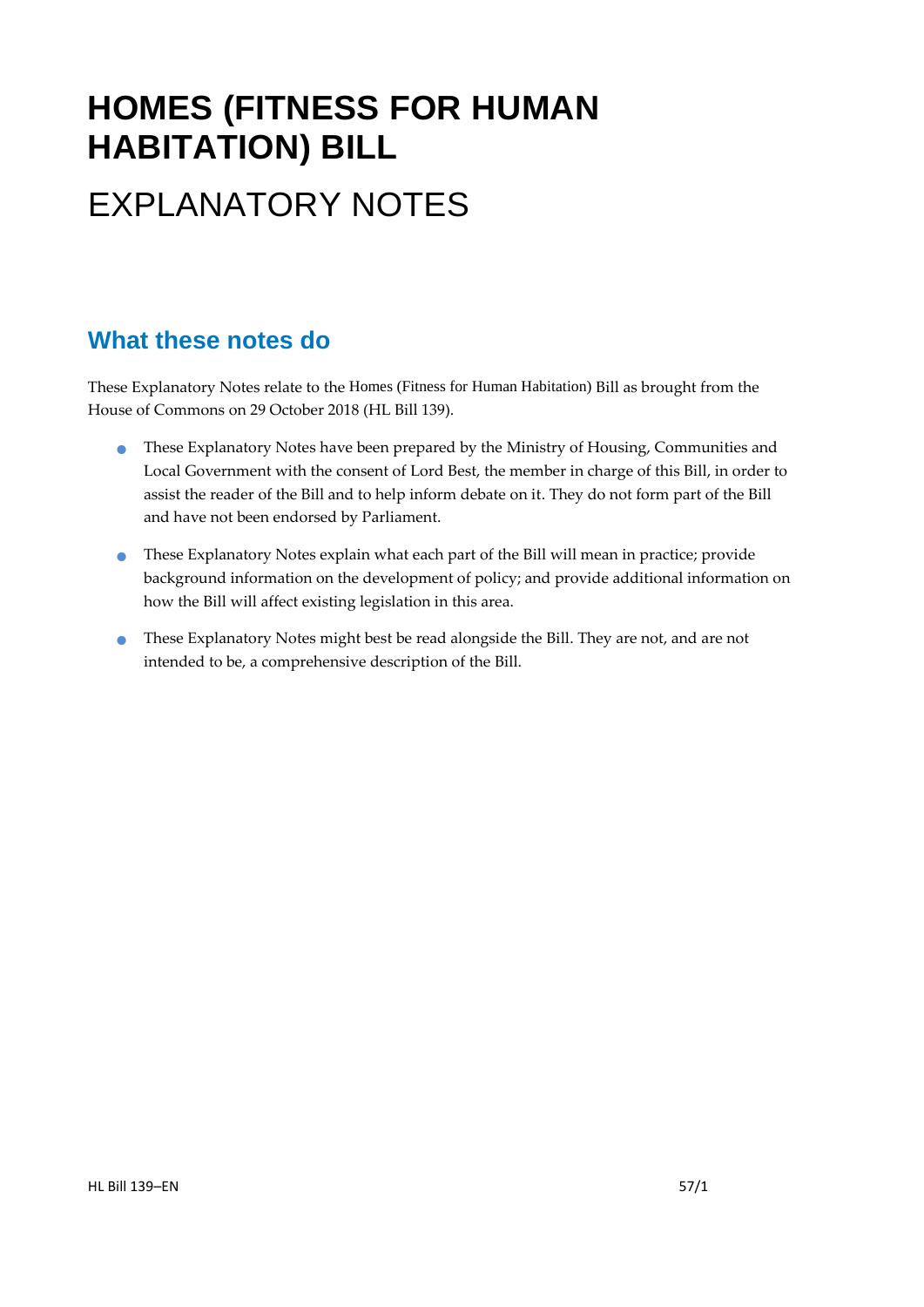## **Table of Contents**

| Subject                                                           | <b>Page of these Notes</b> |
|-------------------------------------------------------------------|----------------------------|
| <b>Overview of the Bill/Act</b>                                   | $\overline{2}$             |
| <b>Policy background</b>                                          | $\overline{2}$             |
| Legal background                                                  | $\overline{2}$             |
| <b>Territorial extent and application</b>                         | 3                          |
| <b>Commentary on provisions of Bill</b>                           | 3                          |
| Clause 1: Fitness for Human Habitation                            | $\mathbf{3}$               |
| Commencement                                                      | 6                          |
| <b>Financial implications of the Bill</b>                         | 6                          |
| Parliamentary approval for financial costs or for charges imposed | 6                          |
| Compatibility with the European Convention on Human Rights        | 6                          |
| <b>Annex A: Territorial extent and application</b>                | 8                          |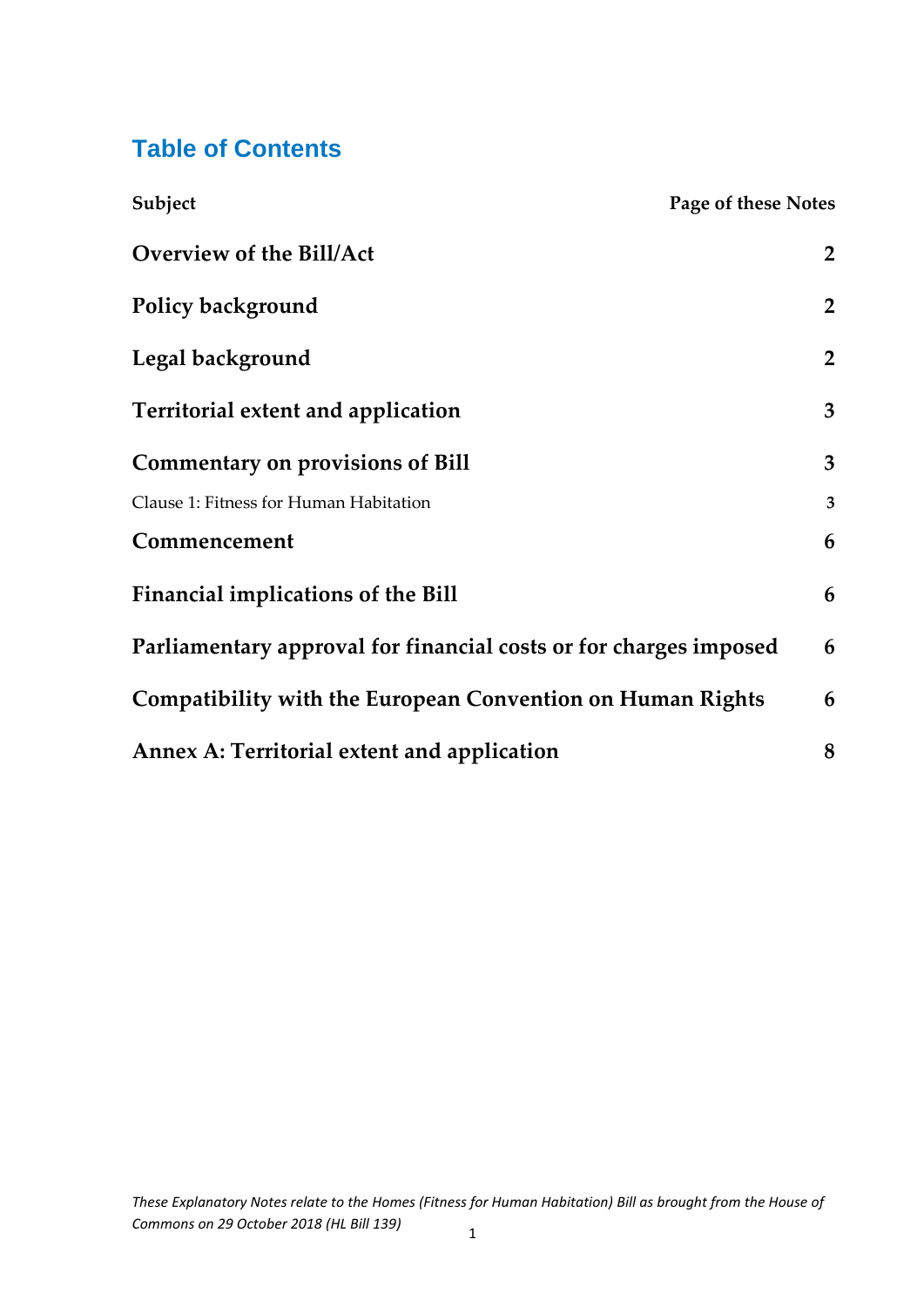## <span id="page-2-0"></span>**Overview of the Bill**

- 1 The purpose of the Bill is to improve standards in the private and social rented sectors by putting an obligation on landlords to keep their property in good condition and giving tenants the right to take legal action where their landlord fails to do so.
- 2 The Bill is made up of 2 clauses and provides that:
	- there is to be an implied covenant in a lease that a landlord must ensure that their property is fit for human habitation at the beginning of the tenancy and for the duration of the tenancy; and
	- where a landlord fails to do so, the tenant has the right to take action in the courts for breach of contract on the grounds that the property is unfit for human habitation.

## <span id="page-2-1"></span>**Policy background**

- 3 Landlords are not currently required by implied covenant to ensure that properties they rent out are free of potentially harmful hazards. In the absence of an express term of the lease as to fitness for habitation, an offence is only committed where a landlord fails to comply with a local authority's enforcement notice under the Housing Act 2004. The tenant is unable to take direct legal action to require the landlord to take action for a defective property – they are entirely reliant on the local authority doing so. As a result, it is possible for a landlord to rent out a property which potentially contains a range of hazards caused by defects and, unless they are formally required by the local authority to rectify them, the landlord cannot be held responsible.
- 4 The purpose of this Bill is to improve standards in the private and social rented sectors by putting an obligation on landlords to keep their property in good condition and giving tenants the right to take legal action where their landlord fails to do so. The draft legislation will provide:
	- An implied covenant in the lease that all landlords must ensure that their property is fit for human habitation at the beginning of the tenancy and throughout. They should do this by ensuring that their property is free from hazards from which a risk of harm may arise to the health or safety of the tenant or another occupier of the property at the start of the tenancy and keeping it in that condition for the duration of the tenancy; and
	- Where a landlord fails to do so, the tenant has the right to take legal action for breach of contract (covenant) on the grounds that the property is unfit for human habitation. The remedies available to the tenant include an order by the court requiring the landlord to take action to reduce or remove the hazard and/or damages to compensate them for the harm caused by the property which was not fit for human habitation.

## <span id="page-2-2"></span>**Legal background**

5 The Bill makes amendments to the Landlord and Tenant Act 1985. Those amendments apply only to England.

*These Explanatory Notes relate to the Homes (Fitness for Human Habitation) Bill as brought from the House of Commons on 29 October 2018 (HL Bill 139)*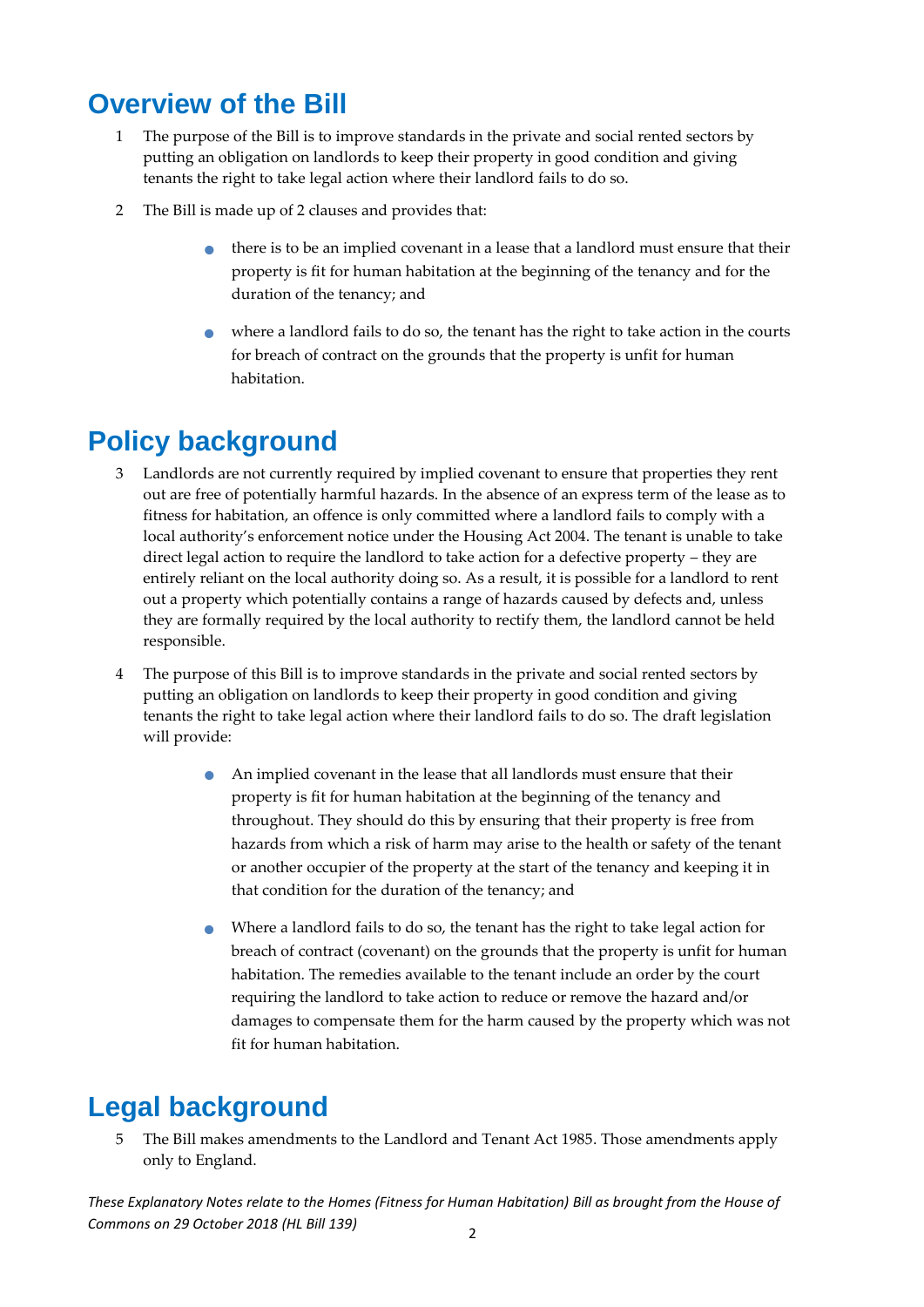## <span id="page-3-0"></span>**Territorial extent and application**

- 6 The Bill extends to England and Wales; the new sections 9A-9C of the Landlord and Tenant Act 1985 inserted by the Bill will apply to England only. The remaining provisions of the Bill apply to England. Existing section 8 of the Landlord and Tenant Act 1985 will continue to apply to Wales.
- 7 See the table in Annex A for a summary of the position regarding territorial extent and application in the United Kingdom. The table also summarises the position regarding legislative consent motions and matters relevant to Standing Orders Nos. 83J to 83X of the Standing Orders of the House of Commons relating to Public Business.

### <span id="page-3-1"></span>**Commentary on provisions of Bill**

#### <span id="page-3-2"></span>Clause 1: Fitness for human habitation

- 8 Clause 1(1) provides that the Landlord and Tenant Act 1985 ("LTA 1985") is amended as follows.
- 9 Clause 1(2) amends section 8 of the LTA 1985 to apply only to Wales.
- 10 Clause 1(3) inserts a new section 9A as described below.

#### 9A Fitness for human habitation of dwellings in England

- 11 Section 9A(1) introduces an implied covenant by the landlord into a lease for the dwelling that the dwelling:
	- a. is fit for human habitation at the time the lease was granted;
	- b. will be kept fit for human habitation during the term of the lease.
- 12 Section 9A(2) sets out certain exceptions to the application of the implied covenant, in that it does not require the landlord to:
	- a. carry out works or repairs for which the tenant is liable because of:
		- i.the duty of the tenant to use the dwelling in a tenant-like manner, or
		- ii. because there is an express covenant in the lease which requires the tenant to use the dwelling in a tenant-like manner.
	- b. rebuild or reinstate the dwelling where it has been destroyed or damaged by fire, storm, flood or other natural occurrence;
	- c. keep in repair or maintain anything which the tenant is entitled to remove from the dwelling;
	- d. carry out any works or repairs to the property which would result in the landlord breaching any of their statutory obligations under other provisions;
	- e. carry out works or repairs to the property which would require the consent of a superior landlord or other third party, provided that such consent was requested but not obtained.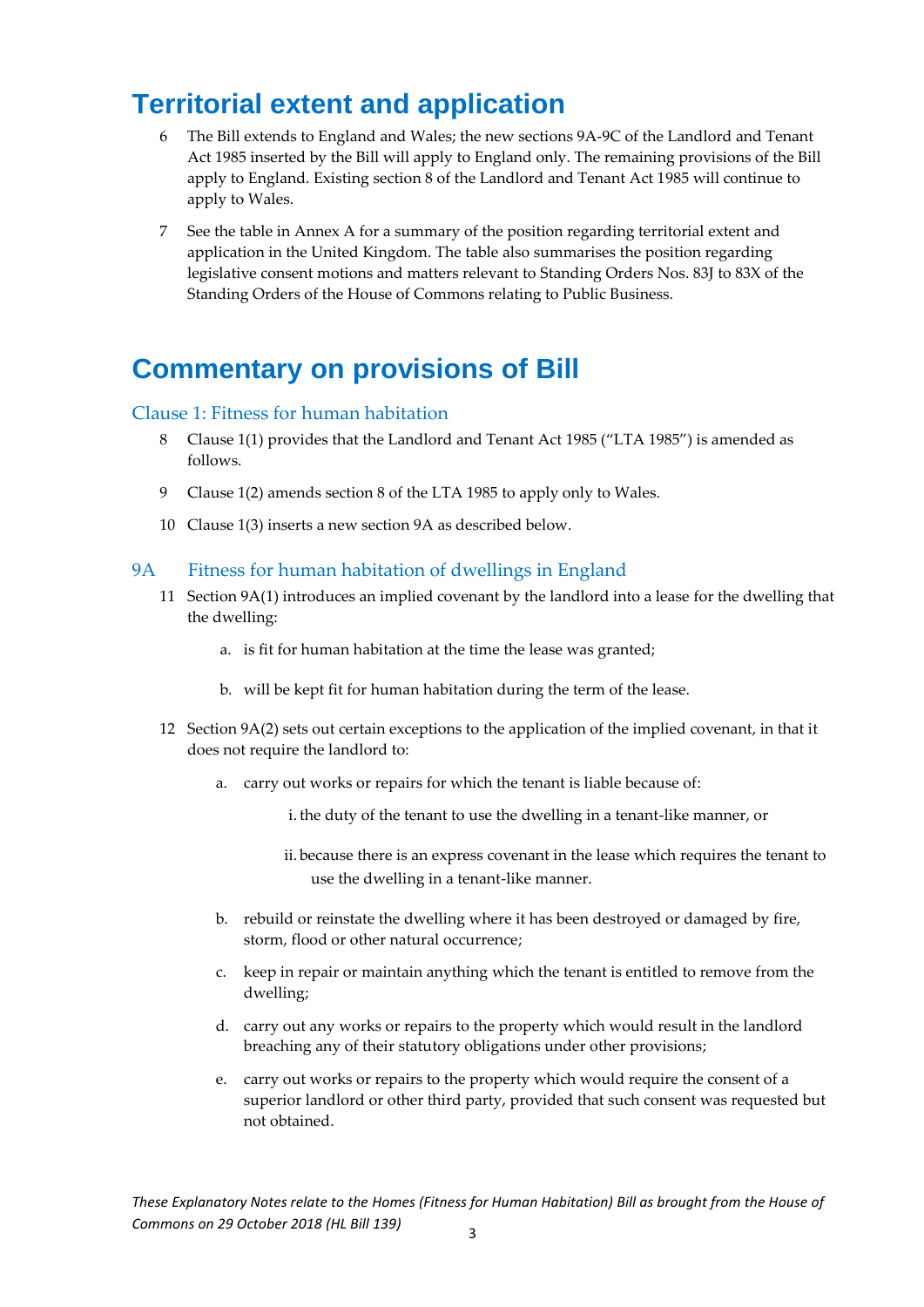- 13 Section 9A(3) provides that, in addition, the implied covenant does not impose on the landlord any liability where the property is unfit for human habitation where the unfitness is wholly or mainly because of:
	- a. the tenant's own breach of the implied covenant, or
	- b. disrepair which the landlord is not required to make good because of an order made by the county court.
- 14 Section 9A(4) states that any provision of a lease or any agreement relating to a lease is void where that provision attempts to:
	- a. exclude or limit the obligations of the landlord under the implied covenant, or
	- b. authorises any forfeiture or imposes on the tenant any penalty, disability or obligation in the event of the tenant enforcing their rights under the implied covenant introduced through this section.
- 15 Section 9A(5) clarifies that where in any court proceedings, it is alleged that a landlord is in breach of their obligation to keep the property fit for human habitation, at the start of and throughout the tenancy, the courts may order specific performance of that obligation.
- 16 Section 9A(6) states that the duties of the landlord or the lessor extend to common parts of the building where they have an estate or interest.
- 17 Section 9A(7) clarifies that in a lease property where this section applies, there is an assumed agreement by the lessee. This agreement means that the lessor (or a person authorised by the lessor in writing) may enter the dwelling for the purpose of inspecting its condition and state of repair.
- 18 Section 9A(8) provides that the landlord, or someone on their behalf, may have access to the property to view its state of repair only if notice is given to the tenant and access is sought for a reasonable time of day.
- 19 Section 9A(9) clarifies the definitions of the terms "common parts", "lease", "lessor" and "lessee" for the purposes of the provision.

#### 9B Leases to which section 9A applies

- 20 Section 9B(1) states that the inserted section 9A of the LTA 1985 ("section 9A") applies to a lease under which a dwelling is rented out wholly or mainly for human habitation and:
	- a. the term of the lease is less than 7 years, or
	- b. the lease is for a secure, assured or introductory tenancy for a fixed term of 7 years or more.
- 21 Section 9B(2) provides that section 9A does not apply to any lease of a type mentioned in section 14 of the LTA 1985.
- 22 Section 9B(3) states that except as specified in section 9B(4), (5) and (6), section 9A does not apply to a lease granted:
	- a. before the commencement date of that section, or
	- b. on or after that date, where the agreement was entered into, or an order of the court made before the commencement date.

*These Explanatory Notes relate to the Homes (Fitness for Human Habitation) Bill as brought from the House of Commons on 29 October 2018 (HL Bill 139)*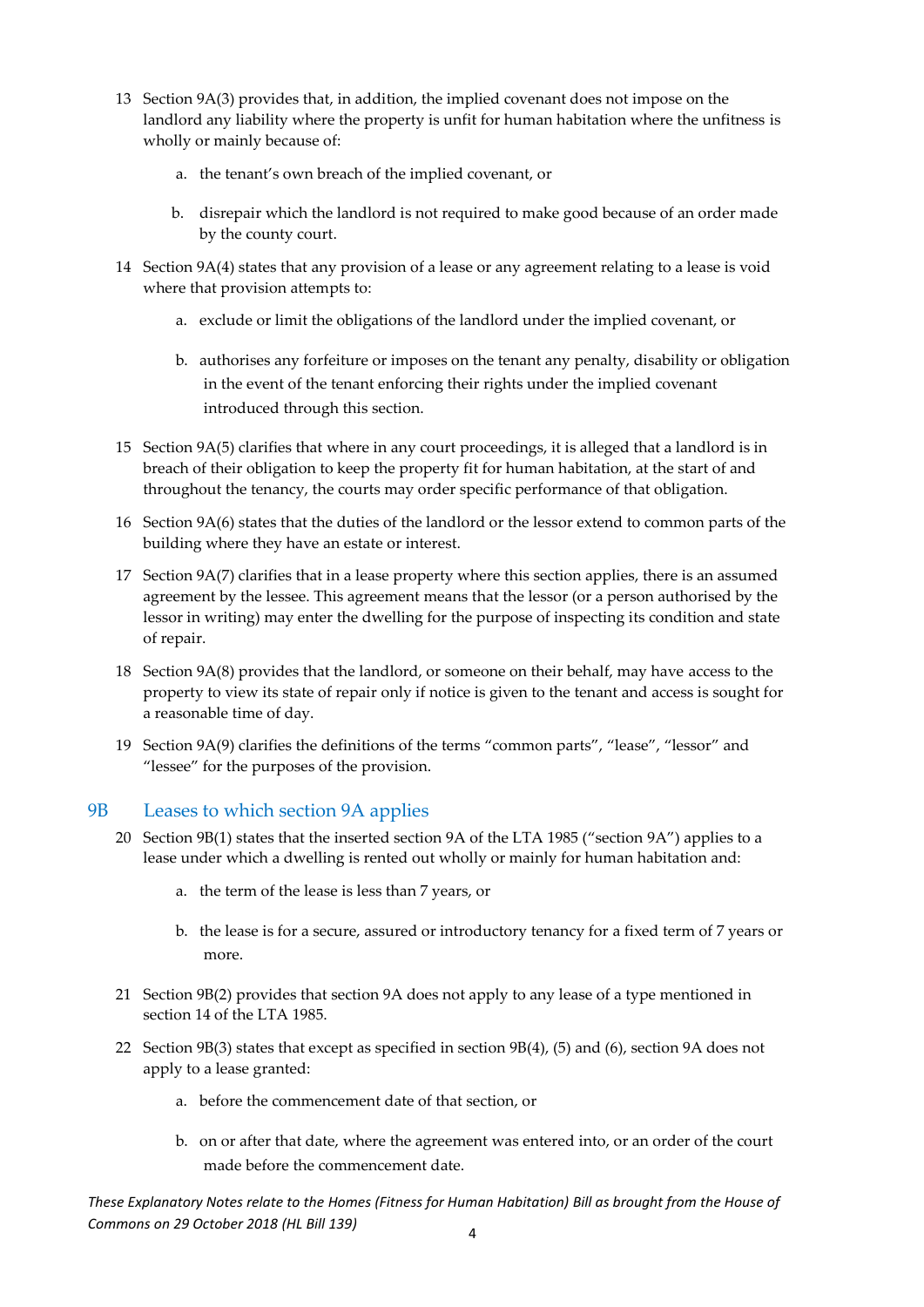- 23 Section 9B(4) provides that section 9A makes provision in relation to a periodic or secure tenancy that is in existence on the commencement date and provides that for such tenancies:
	- a. the requirement to ensure the property is fit for human habitation at the time the lease is granted or when it begins is instead a requirement to ensure that it is fit at the time that begins 12 months after the coming into force of section 9A, and
	- b. imposes the covenant to ensure the property is kept fit for human habitation only from 12 months after the coming into force of section 9A. This allows time for compliance in relation to existing tenancies.
- 24 Section 9B(5) provides that section 9A applies to a periodic or a secure tenancy that comes into existence after the commencement date on expiry of a lease granted before that commencement date.
- 25 Section 9B(6) provides that where a lease for a fixed term:
	- a. is granted or renewed before the commencement date of this legislation, and
	- b. is renewed for a further fixed term after that date;

the renewal referred to in paragraph (b) is to be treated as a grant of the lease after that date, at which point the covenant will apply.

- 26 Section 9B(7) makes clear that for the purposes of the requirement that a property is fit for human habitation at the start of the tenancy and throughout, it is immaterial:
	- a. whether the dwelling is to be occupied under the lease or under an inferior lease derived out of it, or
	- b. that the lease also includes other property, which may consist of or include one or more other dwellings.
- 27 Section 9B(8) provides that in determining for the purposes of section  $9B(1)(a)$  whether a lease is for a term of less than 7 years:
	- a. the lease is to be treated as a lease for a term commencing with the grant of the lease;
	- b. a lease which can be terminated at the option of the landlord before the expiry of 7 years is to be treated as a lease for less than 7 years;
	- c. a lease other than one to which paragraph (b) applies is not to be treated as a lease for a term of less than 7 years if it confers on the tenant an option for renewal for a term which, together with the original term, amounts to 7 years or more.
- 28 Section 9B(9) provides definitions to apply in relation to section 9B:
	- "the commencement date" means the date on which the Bill comes into force;
	- "secure tenancy" has the meaning given by section 79 of the Housing Act 1985.
- 29 Section 9C restates section 9 of the Landlord and Tenant Act 1985, which will now only apply in relation to Wales.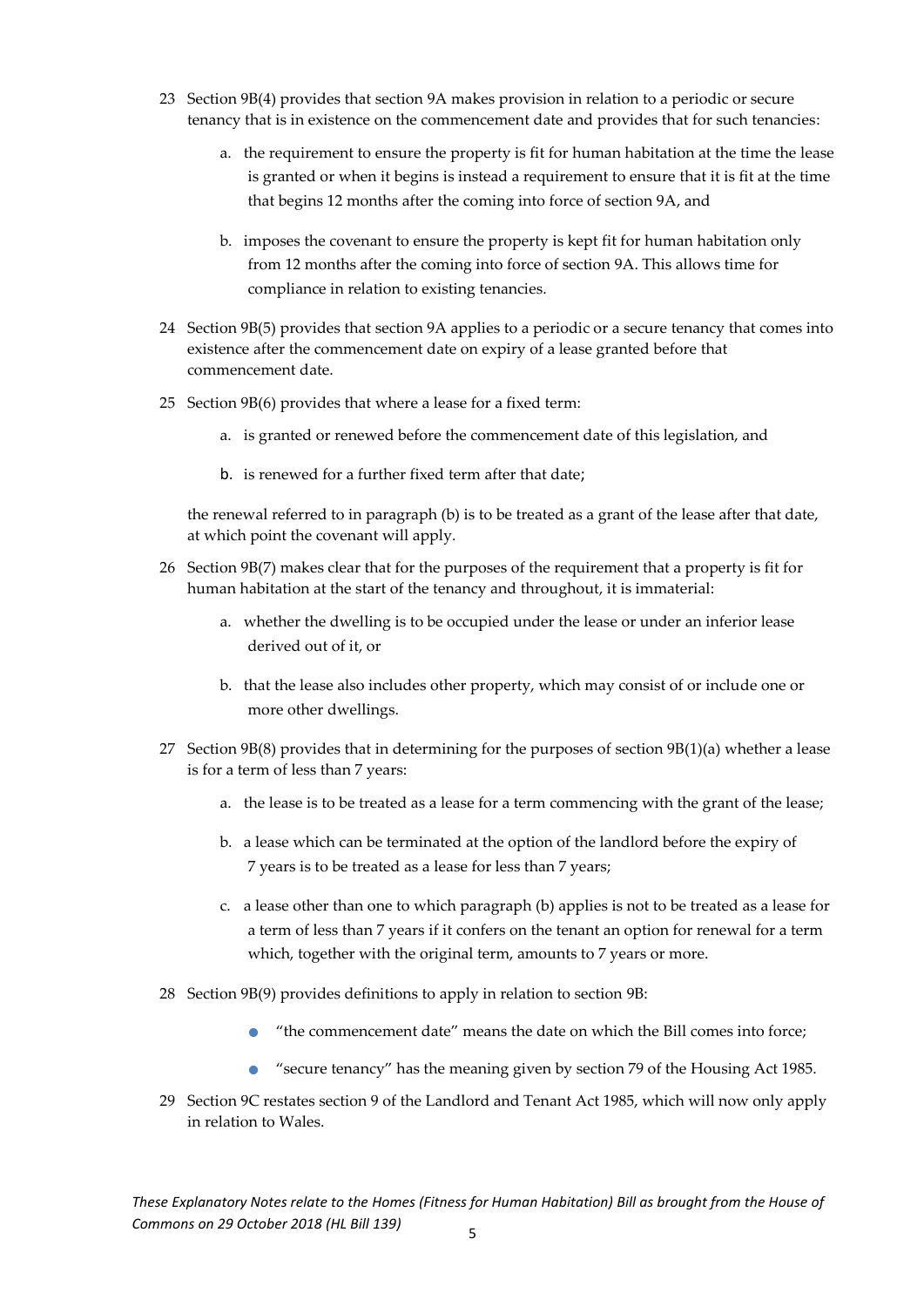#### Remaining provisions

- 30 Clause 1(4) amends section 10 of the LTA 1985. These amendments provide that whether a dwelling is unfit for human habitation is to be determined with regard to a hazard, meaning any matter or circumstance as prescribed in regulations under section 2 of the Housing Act 2004, and that hazard is defined as in section 2(1) of that Act, omitting reference to a "potential occupier". By virtue of the surrounding provisions of section 10, the dwelling shall be regarded as unfit for human habitation if, and only if, it is so far defective in one or more of those matters that it is not reasonably suitable for occupation in that condition.
- 31 Clause 1(5) notes that in section 39 (index of defined expressions), after the entry in the list for "lease, lessee and lessor (generally)" insert "(in the provisions relating to fitness for human habitation) – section 9A(9)"
- 32 Clause 1(6) notes that in section 302 of the Housing Act 1985 (management and repair of houses acquired under section 300 or retained under section 301), in paragraph (c)—for "section 8" substitute "sections 8 and 9A", and for "does" substitute "do".

### <span id="page-6-0"></span>**Commencement**

33 Clause 2(2) provides that the Bill comes into force three months after it has been passed.

### <span id="page-6-1"></span>**Financial implications of the Bill**

34 The Bill will not entail additional public expenditure. The aim of this bill is to enable tenants to pursue their landlord without recourse to their local authority.

## <span id="page-6-2"></span>**Parliamentary approval for financial costs or for charges imposed**

35 A money resolution is not required for the Bill.

## <span id="page-6-3"></span>**Compatibility with the European Convention on Human Rights**

- 36 A section 19 Human Rights Act 1998 statement was unnecessary as this is a Private Member's Bill.
- 37 Nevertheless, compatibility with Convention rights has been considered as part of the Government's intention to support the Bill. The Government is of the view that the Bill is compatible with the ECHR. The Government have considered whether the provisions engage Convention rights.
- 38 Actionable rights do not apply to those landlords who are local authorities, because they do not have standing to bring a case before the European Court of Human Rights under Article 34 of the ECHR as they are not considered to be a "person, non-governmental organisation or group of individuals" under the case-law of that Court. Consequently, they are not "victims" as set out in section 7(7) of the Human Rights Act 1998 as this definition cross-refers to the ability to bring a case before the Court under Article 34 of the ECHR.

*These Explanatory Notes relate to the Homes (Fitness for Human Habitation) Bill as brought from the House of Commons on 29 October 2018 (HL Bill 139)*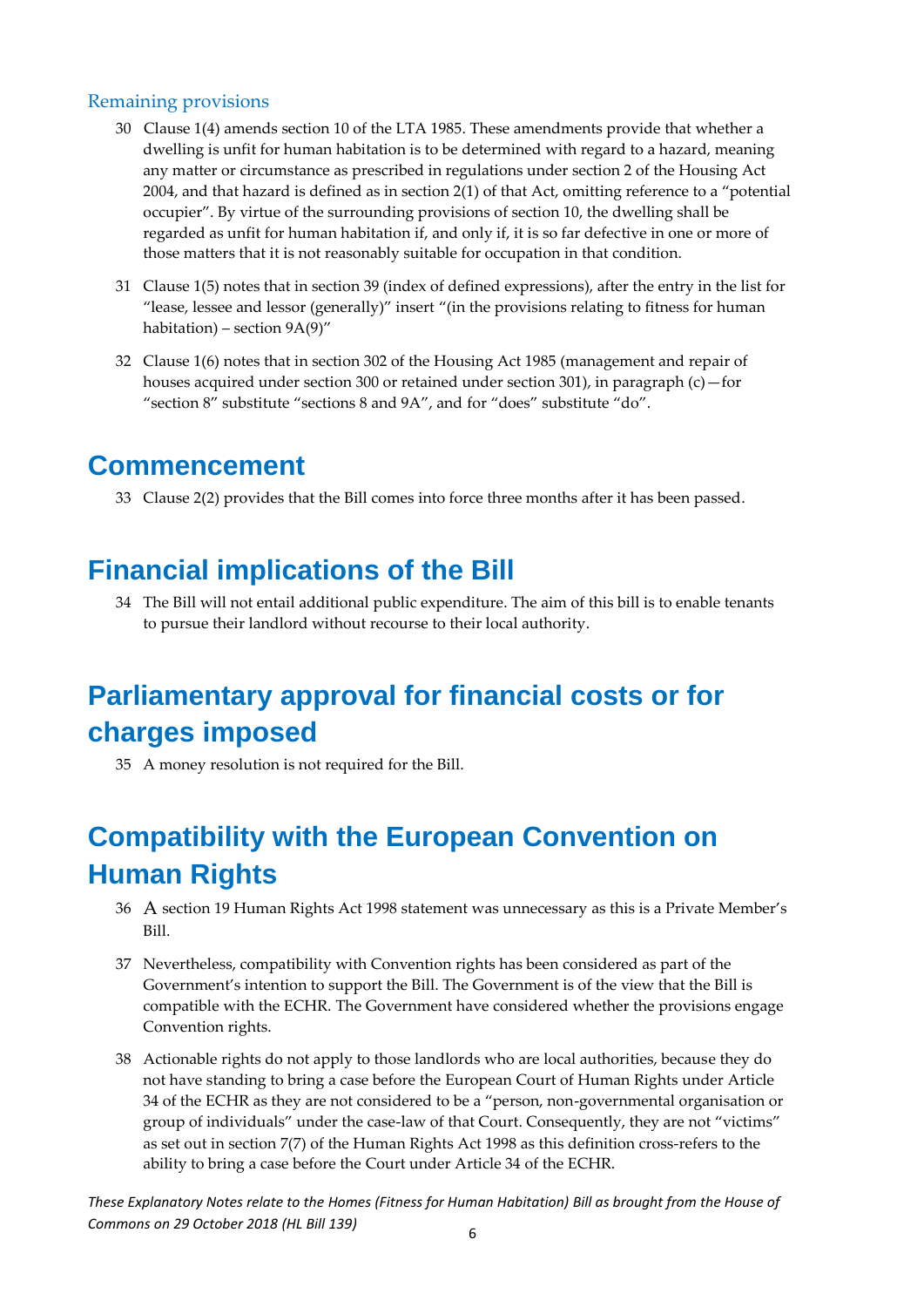- 39 Landlords who are other legal persons (individuals or entities) are within scope.
- 40 Arguably, as the provisions relate to the terms of leases of dwellings owned and leased by landlords the provisions may engage property rights set out in Article 1 Protocol 1 of the ECHR. However, the provisions do not interfere with the ownership of that property (the dwelling and common parts), or amend any legal entitlements in the manner in which it is owned, or affect its value. Rather, the provisions may require landlords to take steps to remedy certain defects in those dwellings and common parts. The Government takes the view that this falls short of an interference with property rights. Even if it were to be considered an interference, the measures aim to improve the conditions of dwellings and common parts in the private and social rented sectors to address hazards from which risks arise to the health or safety of occupiers. The Government takes the view that the measures are in pursuance of a legitimate public interest, and the benefits to occupiers of these measures outweigh any possible interference with property rights, and are therefore justified.

## **Related documents**

None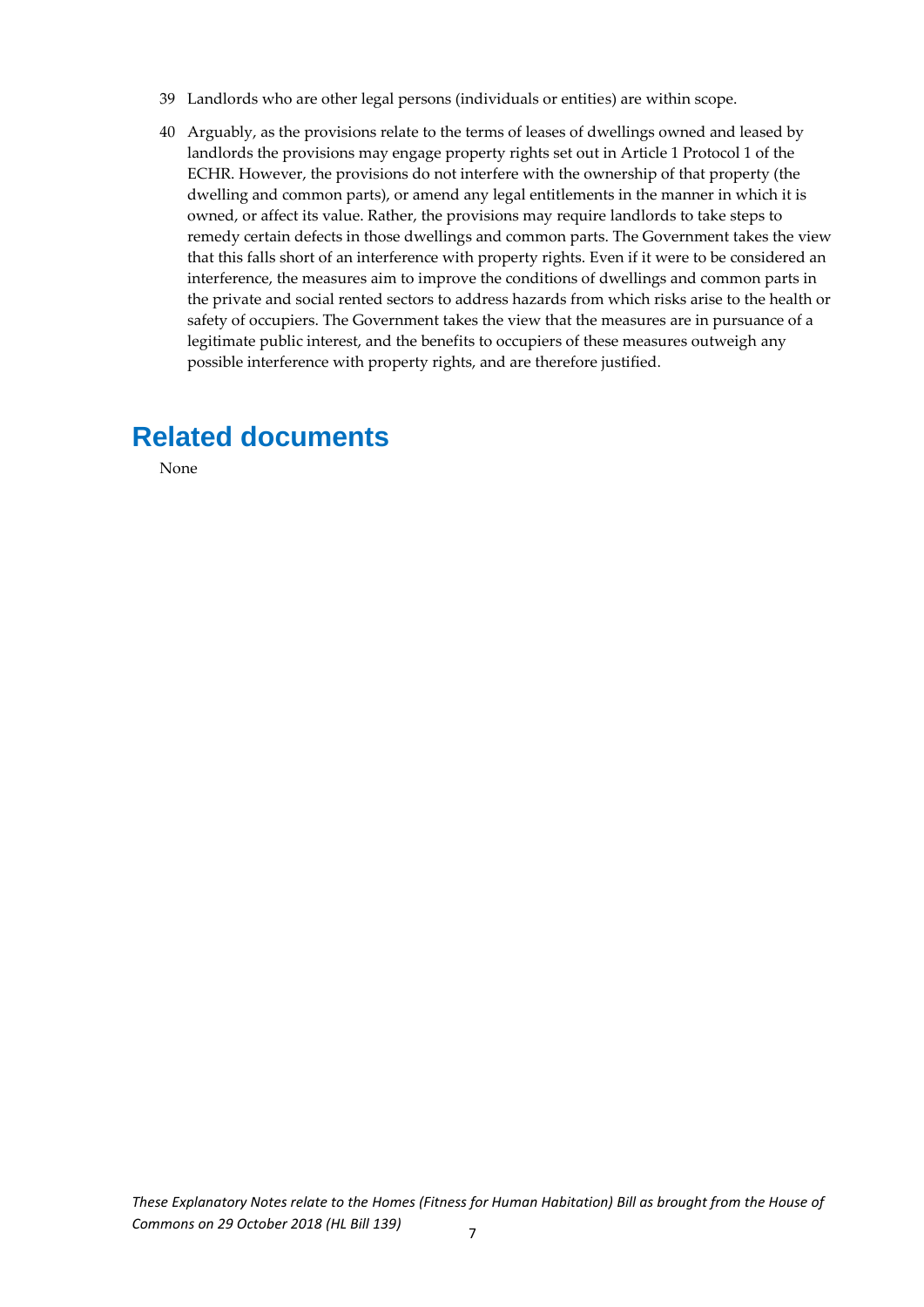## <span id="page-8-0"></span>**Annex A: Territorial extent and application in the United Kingdom**

Section 8 of the Landlord and Tenant Act 1985 is amended to only apply to Wales. Sections 9A and 9B are only applicable to England. 1

| <b>Provision</b>                                             | <b>Extends</b><br>to $E & W$<br>and<br>applies to<br>England? | <b>Extends</b><br>to E & W<br>and<br>applies to<br>Wales? 2 | <b>Extends</b><br>and<br>applies to<br>Scotland? | <b>Extends and</b><br>applies to<br><b>Northern</b><br>Ireland? | Would<br>corresponding<br>provision be<br>within the<br>competence of<br>the National<br>Assembly for<br>Wales? | Would<br>corresponding<br>provision be<br>within the<br>competence of<br>the Scottish<br>Parliament? | Would<br>corresponding<br>provision be<br>within the<br>competence of<br>the Northern<br><b>Ireland</b><br>Assembly? | Legislative<br><b>Consent</b><br><b>Motion</b><br>needed? |
|--------------------------------------------------------------|---------------------------------------------------------------|-------------------------------------------------------------|--------------------------------------------------|-----------------------------------------------------------------|-----------------------------------------------------------------------------------------------------------------|------------------------------------------------------------------------------------------------------|----------------------------------------------------------------------------------------------------------------------|-----------------------------------------------------------|
| Clause 1:<br>amendment<br>to Section 8<br>of LTA 1985        | <b>No</b>                                                     | Yes                                                         | <b>No</b><br><b>No</b>                           | <b>No</b><br><b>No</b>                                          | N/A<br>N/A                                                                                                      | N/A<br>N/A                                                                                           | N/A<br>N/A                                                                                                           | No.<br><b>No</b>                                          |
| Clause 1:                                                    | Yes                                                           | <b>No</b>                                                   | <b>No</b>                                        | <b>No</b>                                                       | N/A                                                                                                             | N/A                                                                                                  | N/A                                                                                                                  | <b>No</b>                                                 |
| Sections 9A<br>to 9C of<br>LTA 1985                          | Yes                                                           | <b>No</b>                                                   | <b>No</b>                                        | <b>No</b>                                                       | N/A                                                                                                             | N/A                                                                                                  | N/A                                                                                                                  | <b>No</b>                                                 |
| Clause 2:<br>Extent,<br>commence-<br>ment and<br>short title | Yes                                                           | Yes                                                         | <b>No</b>                                        | No                                                              | N/A                                                                                                             | N/A                                                                                                  | N/A                                                                                                                  | No                                                        |

**.** 

<sup>&</sup>lt;sup>1</sup> References in this Annex to a provision being within the legislative competence of the Scottish Parliament, the National Assembly for Wales or the Northern Ireland Assembly are to the provision being within the legislative competence of the relevant devolved legislature for the purposes of Standing Order No. 83J of the Standing Orders of the House of Commons relating to Public Business.

<sup>2</sup> The existing section 8 will be amended and will only apply in Wales when the new section 9, which applies only to England, comes into force.

*These Explanatory Notes relate to the Homes (Fitness for Human Habitation) Bill as brought from the House of Commons on 29 October 2018 (HL Bill 139)*